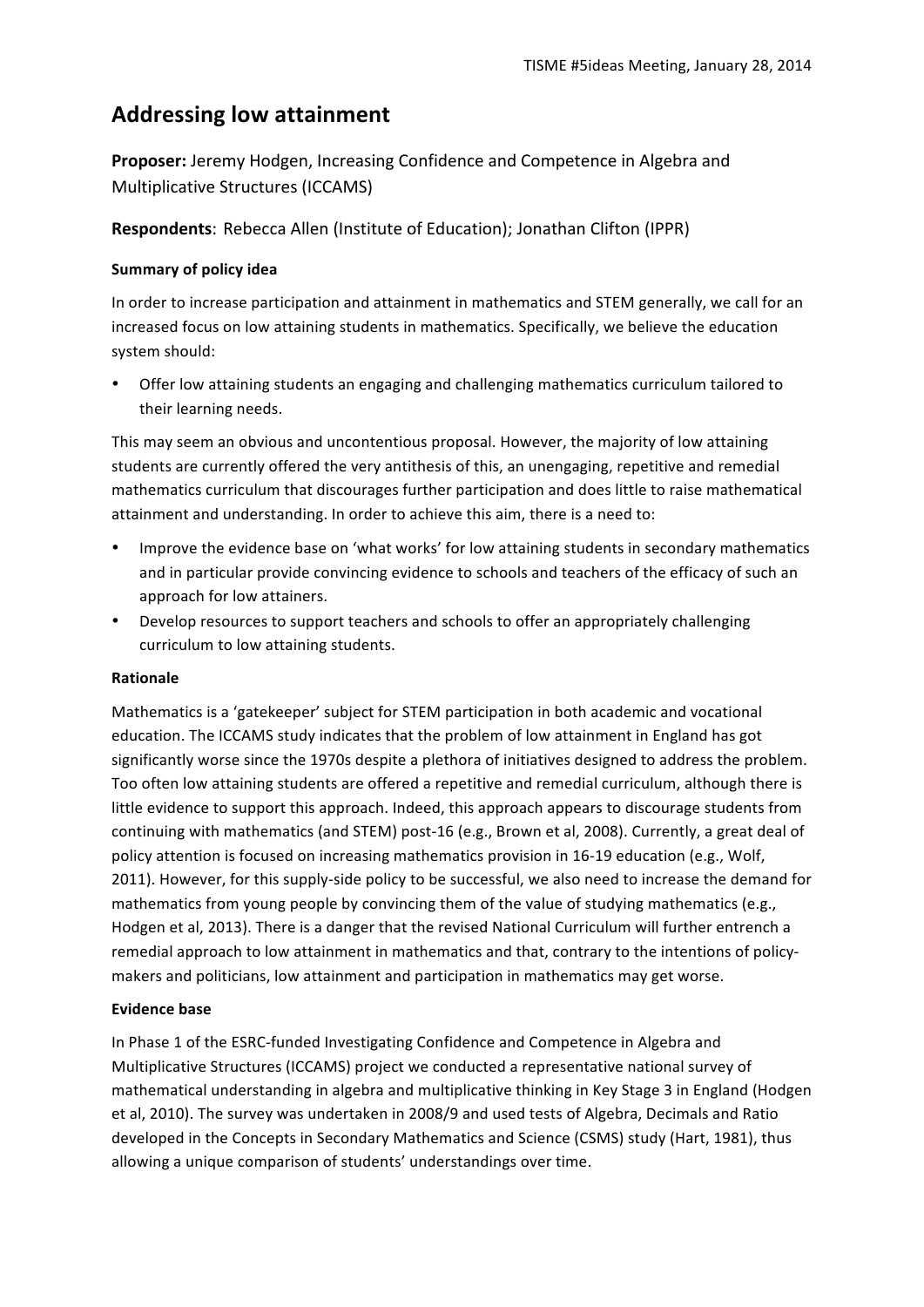The results showed that, in comparison to the original survey in 1976/7, at the end of Year 9, the average facility of items in all three areas had declined. This decline is supported by the findings of a number of recent studies at secondary (Shayer & Ginsberg, 2009), at primary (Brown et al, 2008) and amongst 16 to 18 year olds (OECD, 2013). Considerable political and media attention has focused on our finding of a general decline in understanding (e.g., Truss, 2013). However, we believe that our findings about low attaining students are of even greater concern:

- At the end of Year 9, the proportion of students whose responses failed to reach even the lowest defined level of performance appeared to have doubled in Algebra and Ratio to more than 15% of the cohort.<sup>1</sup> The increase in the very lowest attaining group in the Decimals test is smaller, but nevertheless the proportion is more than 10% of the cohort. (See Figure 1 and Table 1.) These secondary students have difficulty answering even basic questions about core ideas from *primary* mathematics.
- Further, looking beyond the very lowest attaining group, the proportion of students who do not appear to have mastered the most basic mathematical ideas in the *secondary* curriculum by the end of Key Stage 3 is also worryingly high. (See Table 2.) For example, almost two-thirds of the cohort has difficulty with ratios involving simple non-integer multipliers.
- The attainment gap appears to widen considerably during Key Stage 3. (See Table 3.)

Studies of setting show that lower sets in mathematics are characterised by low expectation, a restricted and fragmentary curriculum and a slow pace (e.g., Boaler et al, 2000; Hallam & Ireson, 2005). The research evidence base on low attainment in secondary mathematics is limited<sup>2</sup>, but there is little evidence to support this remedial approach. For example, the only recent research synthesis examining the effects of teaching interventions directed specifically at low attainment (Baker et al, 2002) suggests a more engaging and targeted approach based on feedback, peer tutoring and explicit teaching. Indeed, there is some evidence to suggest that providing low attainers with such a 'rich' curriculum increases both their attainment and the likelihood of participation in non-compulsory mathematics (e.g., White et al., 1996; Burris et al, 2006).

In the ICCAMS study, we developed an approach to mathematics that provided appropriate challenge using formative assessment, which was piloted with a group of 20 teachers and Year 8 mathematics classes from 10 schools. The results show that students who received ICCAMS made greater progress than a matched control group. For the ICCAMS students, the rate of learning doubled over the course of an academic year: standardized growth rate, 0.33, compared to control, 0.14. Although students across the attainment range made significant learning gains in ICCAMS, many teachers were reluctant to fully implement the approach with their low attaining classes. This suggests that a similar, but more complete and better-targeted, implementation would result in greater learning gains for the low attainers.

<u> 1989 - Jan Samuel Barbara, margaret e</u>

 $1$  In the 1970s analysis, items were empirically selected from each test to form a series of levels (4 for Algebra & Ratio; 6 for Decimals). Students were judged to be successful at a specific level if they successfully answered two-thirds or more of the items at that level. The lowest attaining group consists of students who did not achieved two-thirds of Level 1 items.<br><sup>2</sup> For example, the Sutton Trust-Education Endowment Foundation Teaching and Learning Toolkit (Higgins,

<sup>2013)</sup> contains surprisingly little evidence explicitly addressing low attainment as opposed to raising attainment in general. Baker et al (2002) identified only 15 studies directed at mathematical low attainment that met their inclusion criteria on rigour and quality. There are more such interventions at primary (Dowker, 2010), although, even at primary, the research base is very limited.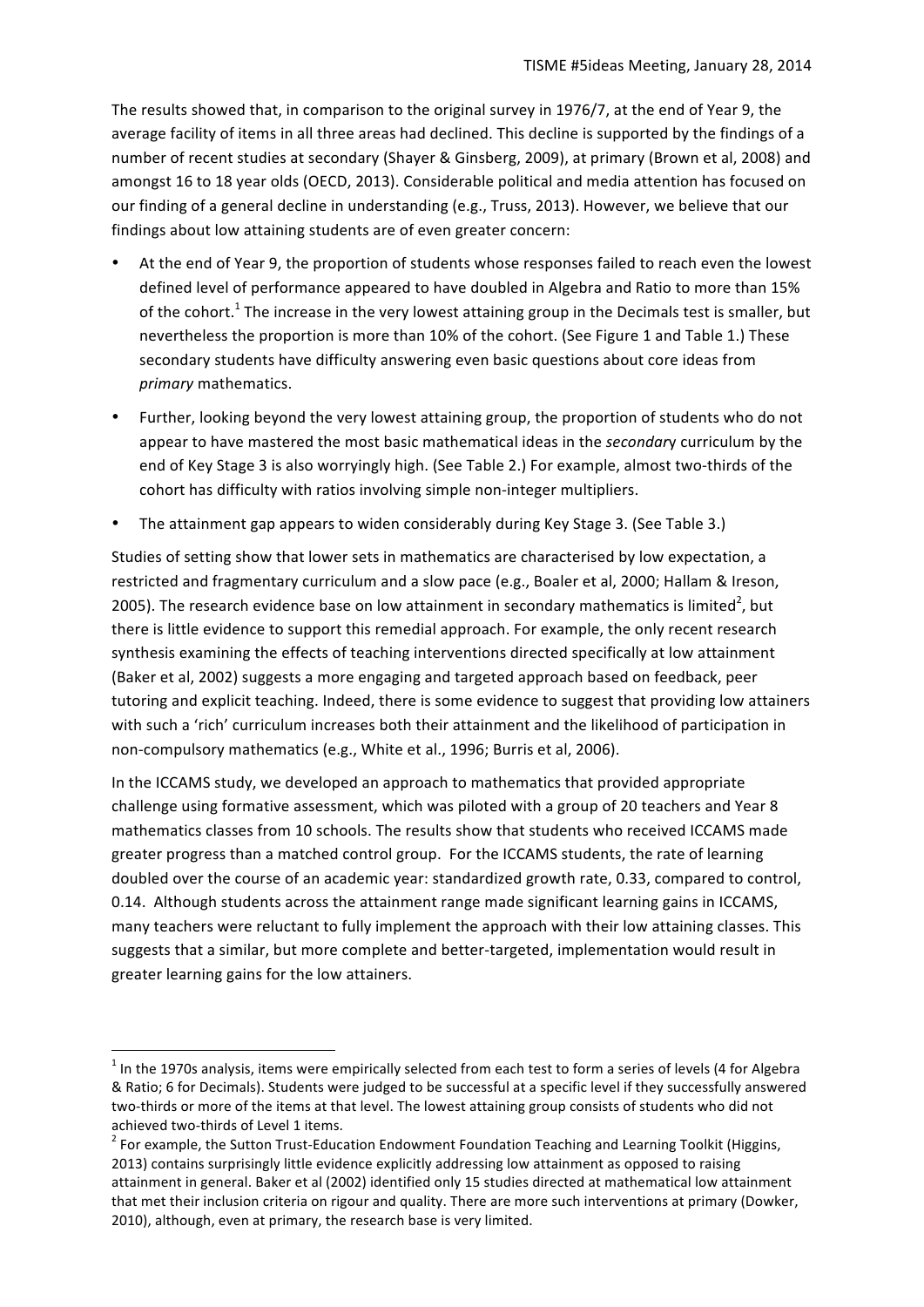

Figure 1: Proportions of students at the lowest level of attainment in 1976/7 and 2008/9 in Algebra, Decimals and Ratio at the end of Year 9 / Key Stage 3.

|          | 1976/7                | 2008/9                  | Change between 1976/7 & 2008/9 |                        |  |
|----------|-----------------------|-------------------------|--------------------------------|------------------------|--|
|          | Facility (SE)         | Facility (SE)           | Difference (SE)                | Significant<br>change? |  |
| Algebra  | $6.0\%$<br>(3.28%)    | 16.3%<br>$(1.68\%)$     | 10.3%<br>$(3.69\%)$            | UP                     |  |
| Decimals | 7.0%<br>$(3.40\%)$    | <b>11.5%</b> $(1.94\%)$ | 4.5%<br>$(3.92\%)$             | n.s.                   |  |
| Ratio    | $7.0\%$<br>$(2.59\%)$ | 15.7%<br>$(1.34\%)$     | 8.7%<br>$(2.91\%)$             | UP                     |  |

Table 1: Proportions of students at the lowest level of attainment with standard errors and change over time in Algebra, Decimals and Ratio at the end of Year 9 / Key Stage 3.

| Topic    | Key idea                            | Example                                       | Proportion of<br>Year 9 (age 14)<br>who do not<br>achieve 'basic' |
|----------|-------------------------------------|-----------------------------------------------|-------------------------------------------------------------------|
|          |                                     |                                               | idea                                                              |
| Algebra  | Some understanding<br>of syntax     | If $m = 3n + 1$ , and<br>$n = 4$ , what is m? | 41%                                                               |
| Decimals | Relating adjacent<br>decimal places | Multiply 5.14 by<br>10                        | 31%                                                               |
| Ratio    | Non-integer<br>multipliers          | $x$ 1.5 in context                            | 65%                                                               |

Table 2: The proportion of students in Year 9 in 2008/9 who have not mastered the most basic mathematical ideas in the key secondary topics of algebra, decimals and ratio.

|          |      | Percentile |      |      |      |      | Increase in 'gap':<br>10th $\rightarrow$ 90 <sup>th</sup> |             |
|----------|------|------------|------|------|------|------|-----------------------------------------------------------|-------------|
|          | 5th  | 10th       | 25th | 50th | 75th | 90th | 95th                                                      | percentiles |
| Algebra  | 0.08 | 0.17       | 0.51 | 0.68 | 0.59 | 0.59 | 0.59                                                      | 0.42        |
| Decimals | 0.03 | 0.06       | 0.23 | 0.34 | 0.23 | 0.29 | 0.23                                                      | 0.23        |
| Ratio    | 0.11 | 0.11       | 0.21 | 0.32 | 0.53 | 0.63 | 0.48                                                      | 0.53        |

Table 3: Effect sizes estimates (Cohen's d) of growth in learning end Year 7 to end Year 9 across the attainment range.